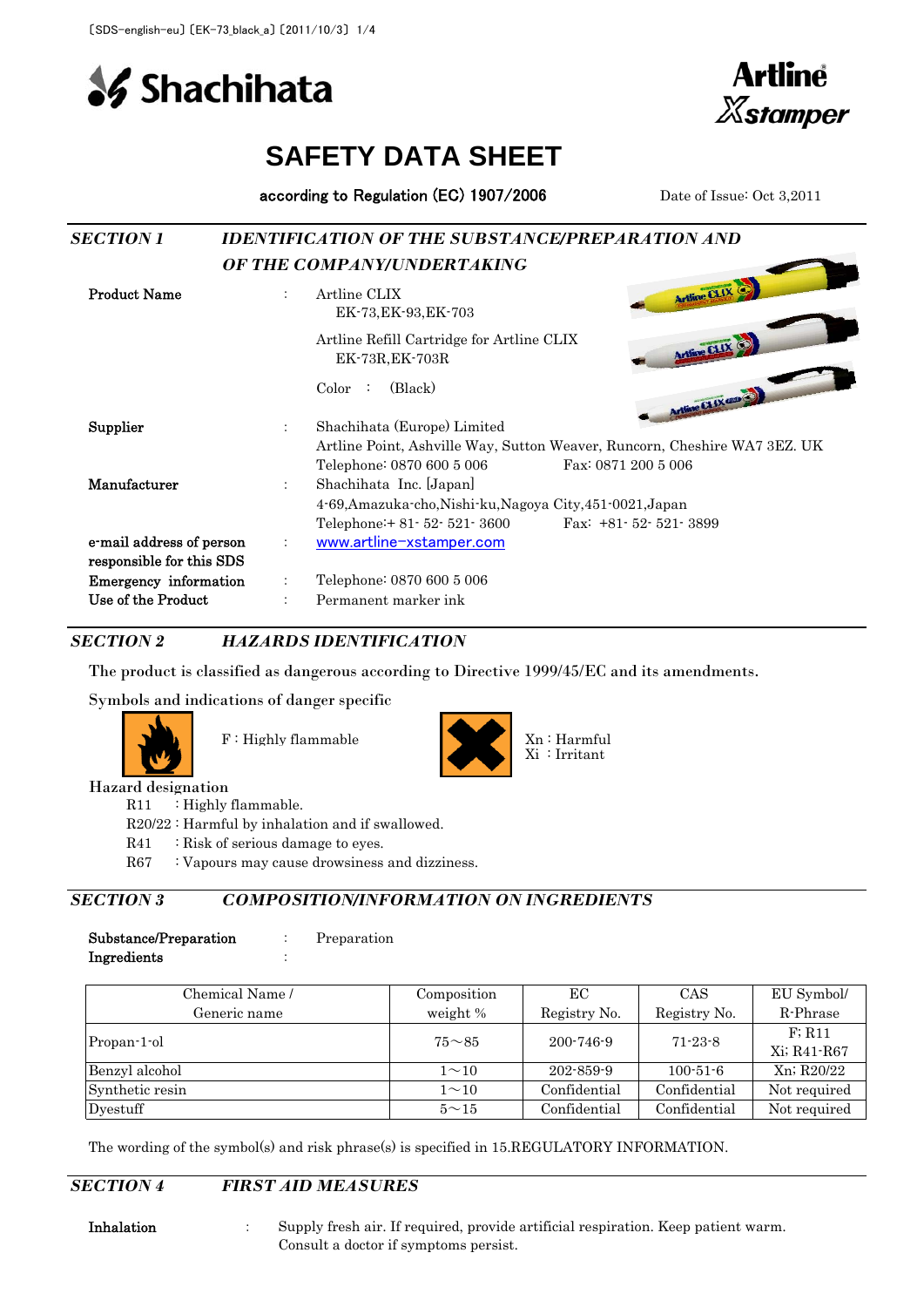〔SDS-english-eu〕 〔EK-73\_black\_a〕 〔2011/10/3〕 2/4 **Ingestion** : Immediately consult a doctor. Eye : Skin : Wipe off with dry cloth and wash with soap and water. If irritation persists, consult a doctor for medical advice. *SECTION 5 FIRE-FIGHTING MEASURES* Suitable extinguishing agents : Dry chemical powder, foam or carbon dioxide. For safety reasons unsuitable extinguishing agents : Water. Protective equipment : Mount respiratory protective device. *SECTION 6 ACCIDENTAL RELEASE MEASURES* **Personal Precautions** : Avoid contact with skin, eyes and clothing. **Environmental Precautions** : Do not release to sewer, surface water or ground water. Method for Cleaning Up : Wipe off with wet cloth or paper. *SECTION 7 HANDLING AND STORAGE* Handling : Use with adequate ventilation. Avoid contact with skin, eyes and clothing. Avoid inhalation and ingestion. In case of contact, wash out the contaminated area immediately. Storage : Keep in a cool and dry place. Protect from sunlight. Keep away from heat and flame. Keep out of the reach of children. Specific Uses : Ink for permanent marker *SECTION 8 EXPOSURE CONTROLS / PERSONAL PROTECTION* EXPOSURE LIMIT VALUES : EH40/2005 Workplace exposure limits 71-23-8 Propan-1-ol Long-term exposure limit (8-hour TWA reference period)  $200 \text{ ppm}$  500 mg.m<sup>-3</sup> Short-term exposure limit (15-minute reference period)  $250 \text{ ppm}$  625 mg.m<sup>-3</sup> **EXPOSURE CONTROLS** : Use adequate ventilation. PERSONAL PROTECTION : Respiratory Protection Use with local exhaust ventilation, when in long use. : Hand Protection Not required, but wear safety gloves, if necessary. : Eye Protection Not required, but wear safety glasses, if necessary. : Skin Protection To prevent ANY contact,wear impervious clothing such as gloves, apron, as appropriate. Wash the eyes immediately with large amounts of running water for over 15 minutes, and consult a doctor for medical advice.

### *SECTION 9 PHYSICAL AND CHEMICAL PROPERTIES*

Odor : minor solvent oder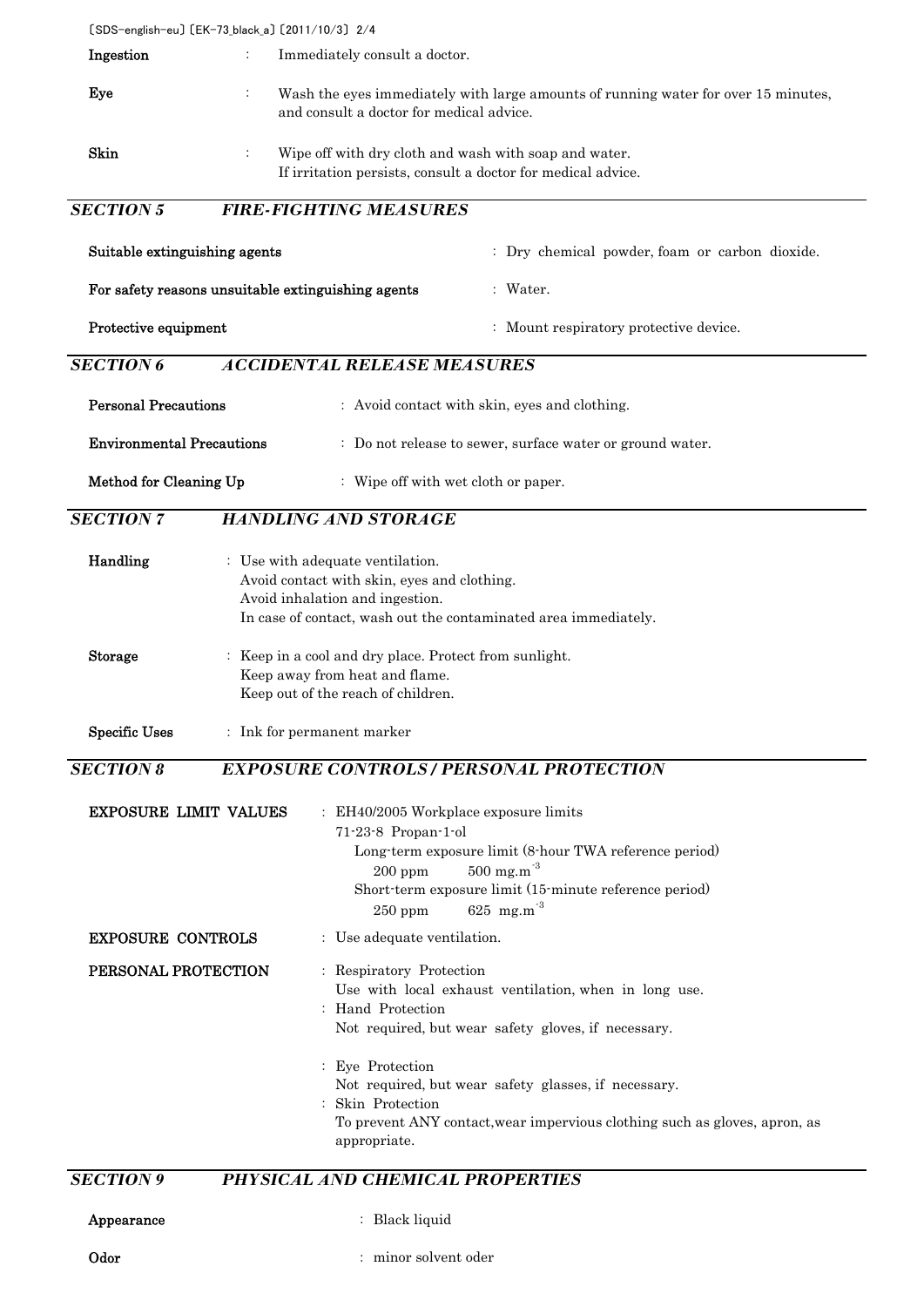| pH:                                     |                                                      | : Not applicable                      |                                                                              |
|-----------------------------------------|------------------------------------------------------|---------------------------------------|------------------------------------------------------------------------------|
| Boiling point / boiling range           |                                                      | : No data available                   |                                                                              |
| Flash point                             | : $25^{\circ}$ C                                     | (closed cup)                          |                                                                              |
| <b>Explosive properties</b>             | : None                                               |                                       |                                                                              |
| Relative Density (at $25^{\circ}$ C)    |                                                      | $: 0.9 \sim 1.0$ (g/cm <sup>3</sup> ) |                                                                              |
| Solubility in Water                     | : Insoluble                                          |                                       |                                                                              |
| <b>SECTION 10</b>                       | <b>STABILITY AND REACTIVITY</b>                      |                                       |                                                                              |
| Stability                               | : Stable                                             |                                       |                                                                              |
| <b>Conditions to Avoid</b>              |                                                      |                                       | : High temperature, Direct sunlight, Fire                                    |
| Materials to avoided                    |                                                      | : Strong acid and base                |                                                                              |
| <b>Hazardous Decomposition Products</b> | $\colon$ CO, CO <sub>2</sub>                         |                                       |                                                                              |
| <b>SECTION 11</b>                       | <b>TOXICOLOGICAL INFORMATION</b>                     |                                       |                                                                              |
| Acute toxicity                          | $\ddot{\phantom{a}}$                                 |                                       | LD/LC50 values that are relevant for classification                          |
|                                         | [Propan-1-ol]<br>Oral-rat                            | LD50                                  | $1,900$ mg/ $kg$                                                             |
|                                         | Dermal-rabbit                                        | LD50                                  | $6,700$ mg/ $kg$                                                             |
|                                         | [Benzyl alcohol]                                     |                                       |                                                                              |
|                                         | Oral-rat                                             | LD50                                  | $1,230$ mg/kg                                                                |
|                                         | Inhalation-rat                                       | LC50                                  | 4,178ppm/4H                                                                  |
|                                         | Dermal-rabbit                                        | LD50                                  | $2,000$ mg/ $kg$                                                             |
| Other information                       | : Product specific toxicological data are not known. |                                       |                                                                              |
| <b>SECTION 12</b>                       | ECOLOGICAL INFORMATION                               |                                       |                                                                              |
| General notes                           |                                                      |                                       | : Do not allow product to reach ground water, water course or sewage system. |
| Ecotoxicity                             | : No data available                                  |                                       |                                                                              |
| Bioaccumulation                         | : No data available                                  |                                       |                                                                              |
| <b>Other Adverse Effects</b>            | : No data available                                  |                                       |                                                                              |
| <b>SECTION 13</b>                       | <b>DISPOSAL CONSIDERATIONS</b>                       |                                       |                                                                              |

Disposal must be made according to official regulations. Comply with all Federal, State, and Local regulations regarding disposal. Do not allow product to reach ground, any water course or sewage system.

# *SECTION 14 TRANSPORT INFORMATION*

| UN Number               |            | 1210         |
|-------------------------|------------|--------------|
| UN Shipping Name        | $\sim 100$ | Printing ink |
| UN Classification       |            | -3           |
| <b>UN Packing Group</b> |            | Ш            |

## *SECTION 15 REGULATORY INFORMATION*

< EU Information > [Propan-1-ol]

Symbol : F: Highly flammable Xi : Irritant